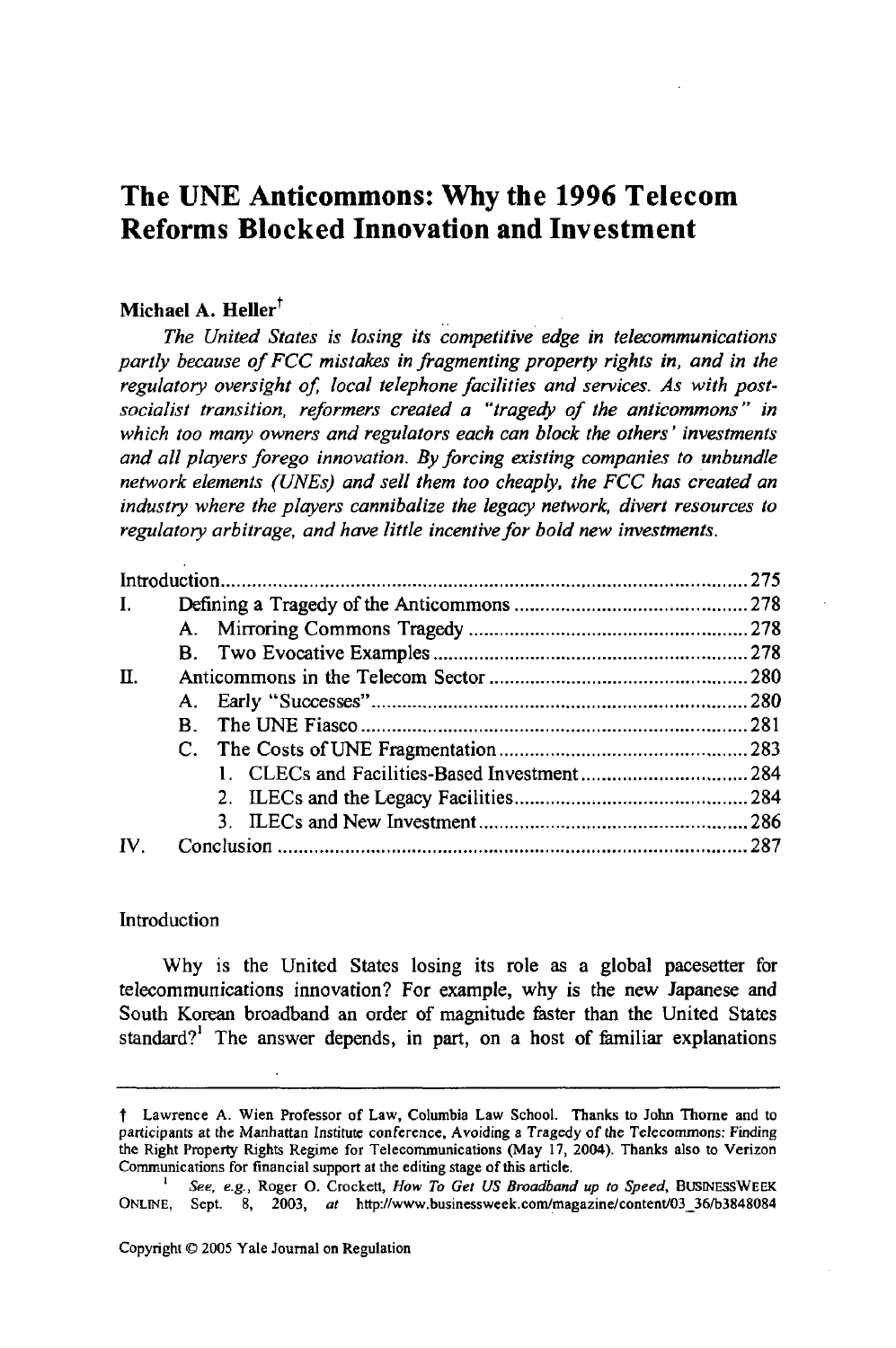regarding private entrepreneurial energy, America's geographic sprawl, government industrial policy, and so on. But in significant measure, the comparative shortfall in telecom investment and innovation results from a badly drawn property rights regime. Small mistakes in how those rights are structured have large, but often invisible, ripple effects downstream.

This Article argues that badly drawn property rights are discouraging telecom competition and investment, and imposing large, hidden economic costs.<sup>2</sup> The costs of foregone telecom investments can be striking. For example, FCC regulatory hurdles are thought to have delayed introduction of cellular wireless in the United States by ten to fifteen years, with a cost in lost consumer welfare of perhaps \$33 billion per year.<sup>3</sup> Broadband now appears to be suffering a similar fate.

All investment and innovation requires a coherent property rights structure. But certain economic sectors, such as telecom, are particularly sensitive to the regulatory climate. Telecom typically requires large up-front capital investments, followed by lower cost marginal investments to extend networks. In this sense, telecom resembles pharmaceuticals with its large initial push to discover drugs but low marginal costs to produce the actual pills.<sup>4</sup> For such industries, the incentives to invest and innovate depend largely on the initial specification and security of property rights. Why invest at all if others can free ride on successful projects later?

In a somewhat less obvious way, telecom also resembles the mortgage finance or insurance sectors-investments made today may take years or decades to pay off profitably.<sup>5</sup> For such investments, long-term stability of property rights proves crucially important to ex ante investment decision-

mz063.htm (quoting one investment analyst's statement that the United States "is on training wheels" when it comes to broadband); George Gilder, *Stop the Broadbandits,* WALL ST. J., Mar. 4, 2004, at A16 ("Although by conventional measures the US now ranks 11th among nations in broadband penetration, by Asian standards the U.S. has no household connections at all. South Koreans and Japanese enjoy links some 10-to-50 times faster than our fastest connections to homes.").

*<sup>2</sup> See, e.g.,* Robert W. Crandall et al., *Do Unbundling Policies Discourage CLEC Facilities-Based Investment?,* 4 ToPICS EcoN. ANALYSIS & POL'Y 2, 3 & n.6 (2004) (discussing the theoretical and anecdotal linkages between unbundling and the incentives to invest by both incumbent providers and competitive carriers); Allan T. Ingraham & **J.** Gregory Sidak, *Mandatory Unbundling, UNE-P, and the Cost of Equity: Does TELRIC Pricing Increase Risk for Incumbent Local Exchange Carriers?,* 20 YALE **J.** ON REG. 389, 404 (2003) (reporting empirical findings that TELRIC pricing has decreased ILECs' incentives to invest in their own networks).

**<sup>3</sup>**Jerry Hausman, *Valuing the Effect of Regulation on New Services in Telecommunications, in* BROOKINGS PAPERS **ON ECONOMIC** ACTIVITY: **MICROECONOMICS (1997);** *see also* Kenneth Arrow et al., Nobelists' Report for Verizon 10-11,23 (Nov. 18, 2003) (unpublished manuscript, on file with author) ("Even modest delays in new product introduction can have significant adverse effects on consumer welfare.").

*<sup>4</sup> See* Michael A. Heller & Rebecca *S:* Eisenberg, *Can Patents Deter Innovation? The Anticommons in Biomedical Research,* **280 SCIENCE** 698 (1998).

For a cross-country analysis showing the role of a stable regulatory framework for the emergence of a mortgage finance sector, see SHLOMO ANGEL, HOUSING POLICY **MATTERS: A** GLOBAL ANALYSIS (2001).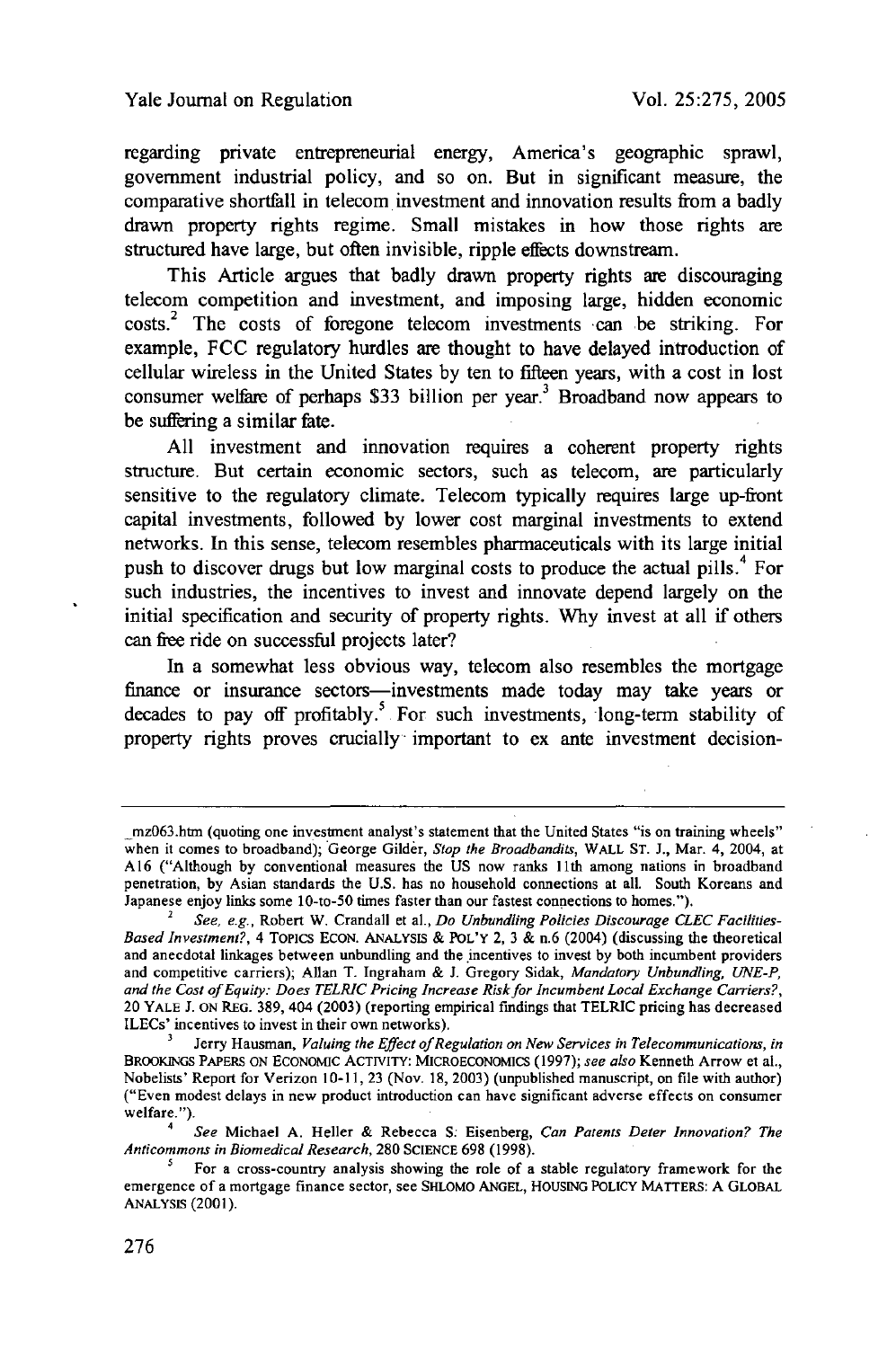making. Why invest today when you face a long future of capricious regulation?

Smart telecom regulation requires a lot from regulators: both a coherent initial specification of property rights, and an up-front, believable commitment to stability regarding those rights. The current telecom regulatory regime provides neither coherence nor stability. More specifically, the FCC's tortured attempts to implement the 1996 Telecommunications Act illustrate exactly how not to create property rights if one's goal is to spur innovation or investment. The FCC's regulatory efforts have created an alphabet soup of players-ILECs, CLECs, CAPs, and BOCs-fighting over an array of property-UNEs, EELs, BSEs, and CPEs.<sup>6</sup> You know the government has made a hash of policy when it is impossible even to **write** a sentence in the field without resort to multiple acronyms.

This Article explains how recent telecom policy has gone astray through the prism of the "tragedy of the anticommons" metaphor.' This metaphor points attention to the potential underuse of scarce resources that may emerge when property rights are broken up too much. When there are too many hands stirring the pot, each user may block the others, coordination becomes difficult, investment is deterred, and resources are wasted. Part I of this Article explains the tragedy of the anticommons metaphor. Part II shows how this metaphor helps illuminate the stakes in the fight over "unbundled network elements" (UNEs) and why the anticommons tragedy might matter to innovation and investment. As the D.C. Circuit wrote recently, each unbundling of an element imposes costs of its own, spreading the disincentive to invest in innovation and creating complex issues of managing shared facilities.<sup>8</sup> A brief Conclusion reiterates the main point: that the structure and stability of property rights can matter as much as clarity.

Regulators often overlook the danger that shifting property rights around is not always a positive sum game, nor even zero sum. Poorly crafted property rights can create an anticommons tragedy, a negative sum game in which the overall value that scarce resources contribute to society is less than the sum of the parts. As with failed socialist policies in Eastern Europe and the former Soviet Union, to date, the FCC's implementation of the 1996 Act seems positively value-destroying.

For a thorough introduction to these terms and to the controversies surrounding implementation of the **1996** Telecommunications Act, see Chapters **I** and 2 of PETER **W.** HUBER **ET AL.,** FEDERAL **COMMUNICATIONS** LAW (2d ed. Supp. 2004).

*<sup>7</sup>See* Michael A. Heller, *The Tragedy of the Anticommons, Property in the Transition from Marx to Markets,* 111 HARV. L. REV. 621 (1998).

**<sup>9</sup>** United States Telecomm. Ass'n v. FCC, 295 F.3d 1326 (D.C. Cir. 2002).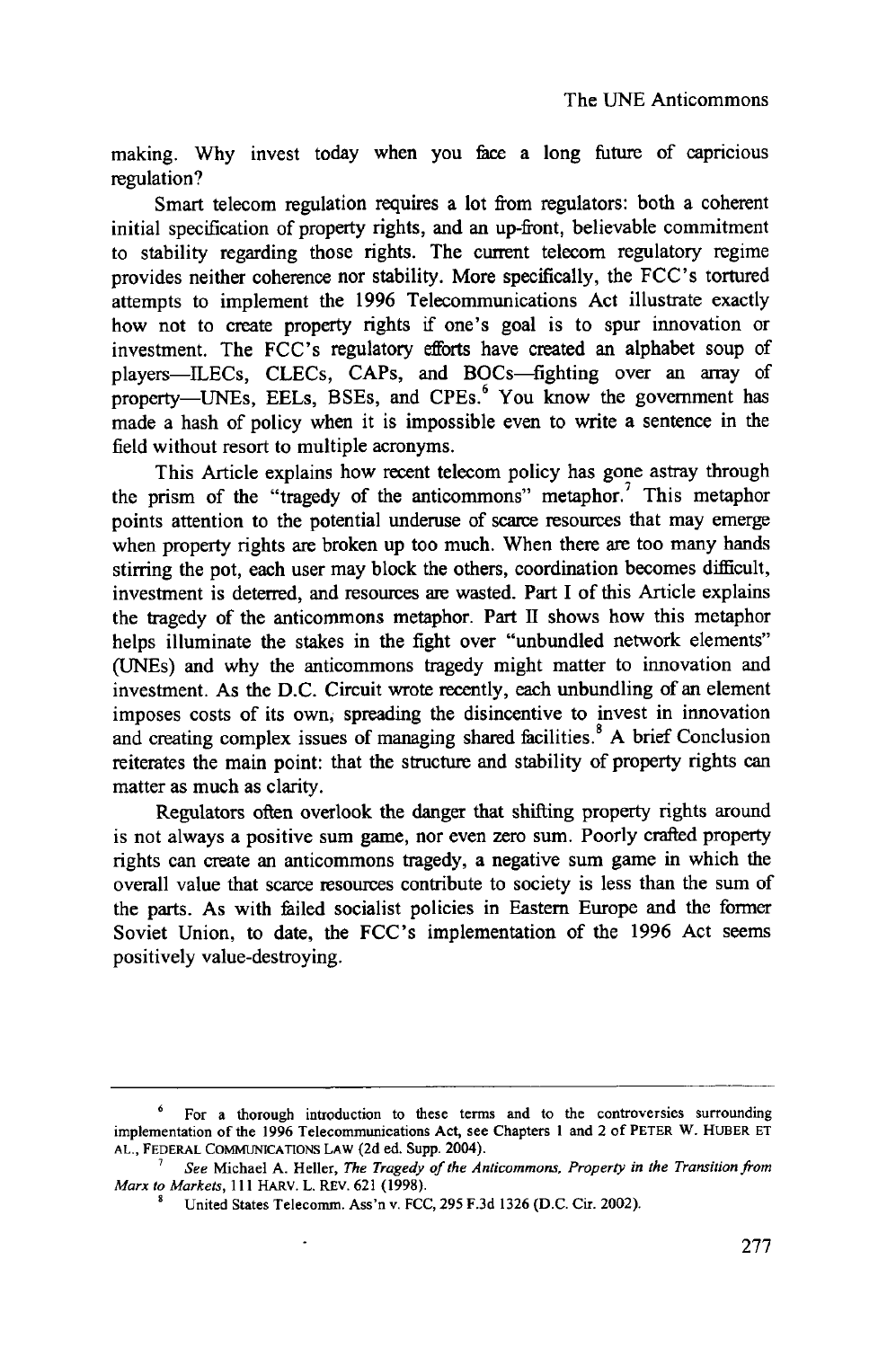## Yale Journal on Regulation

## I. Defining a Tragedy of the Anticommons

## *A. Mirroring Commons Tragedy*

In 1967, Garrett Hardin introduced the metaphor "tragedy of the commons" to help explain overpopulation, air pollution, and species extinction.<sup>9</sup> People often overuse resources they own in common because they have no incentive to conserve. Today, Hardin's metaphor is central to debates in economics, law, and science, and a powerful justification for privatizing commons property. While Hardin's metaphor highlights the cost of overuse when governments allow too many people to use a scarce resource, it misses the possibility of underuse when governments give too many people rights to exclude others.

Anticommons property can best be understood as the mirror image of commons property. **A** resource is prone to overuse in a *tragedy of the commons* when too many owners each have a privilege to use a given resource, and no one has a right to exclude another. By contrast, a resource is prone to underuse in a *tragedy of the anticommons* when multiple owners each have a right to exclude others from a scarce resource, and no one has an effective privilege of use. In theory, in a world of costless transactions, people could always avoid common or anticommons tragedy by trading their rights. In practice, however, avoiding tragedy requires overcoming transaction costs, strategic behaviors, and cognitive biases of participants, with success more likely within close-knit communities than among hostile strangers, as in our telecom example. Once an anticommons emerges, collecting rights into usable private property is often brutal and slow. In the interim, valuable resources are stranded in inefficient uses while regulators and owners battle to sort out a more sensible property rights regime.

#### B. *Two Evocative Examples*

I first developed the anticommons concept by looking at privatization in post-socialist economies.<sup>11</sup> One promise of transition to markets was that new entrepreneurs would fill the stores that socialist rule had left bare. Yet after several years of reform, many privatized storefronts remained empty, while flimsy metal kiosks, stocked full of goods, mushroomed up on the streets. Why did the new merchants not come in from the cold?

Garrett Hardin, *The Tragedy of the Commons*, 162 SCIENCE<sub>.</sub>1243 (1967).

*<sup>10</sup> See* James Buchanan & Yong J. Yoon, *Symmetric Tragedies: Commons and Anticommons,* 43 J.L. & ECON. **1** (2000).

**<sup>&</sup>quot;** This Section is drawn from Heller, *supro* note 7, at 621-26; Heller & Eisenberg, *supra* note 4, at 698.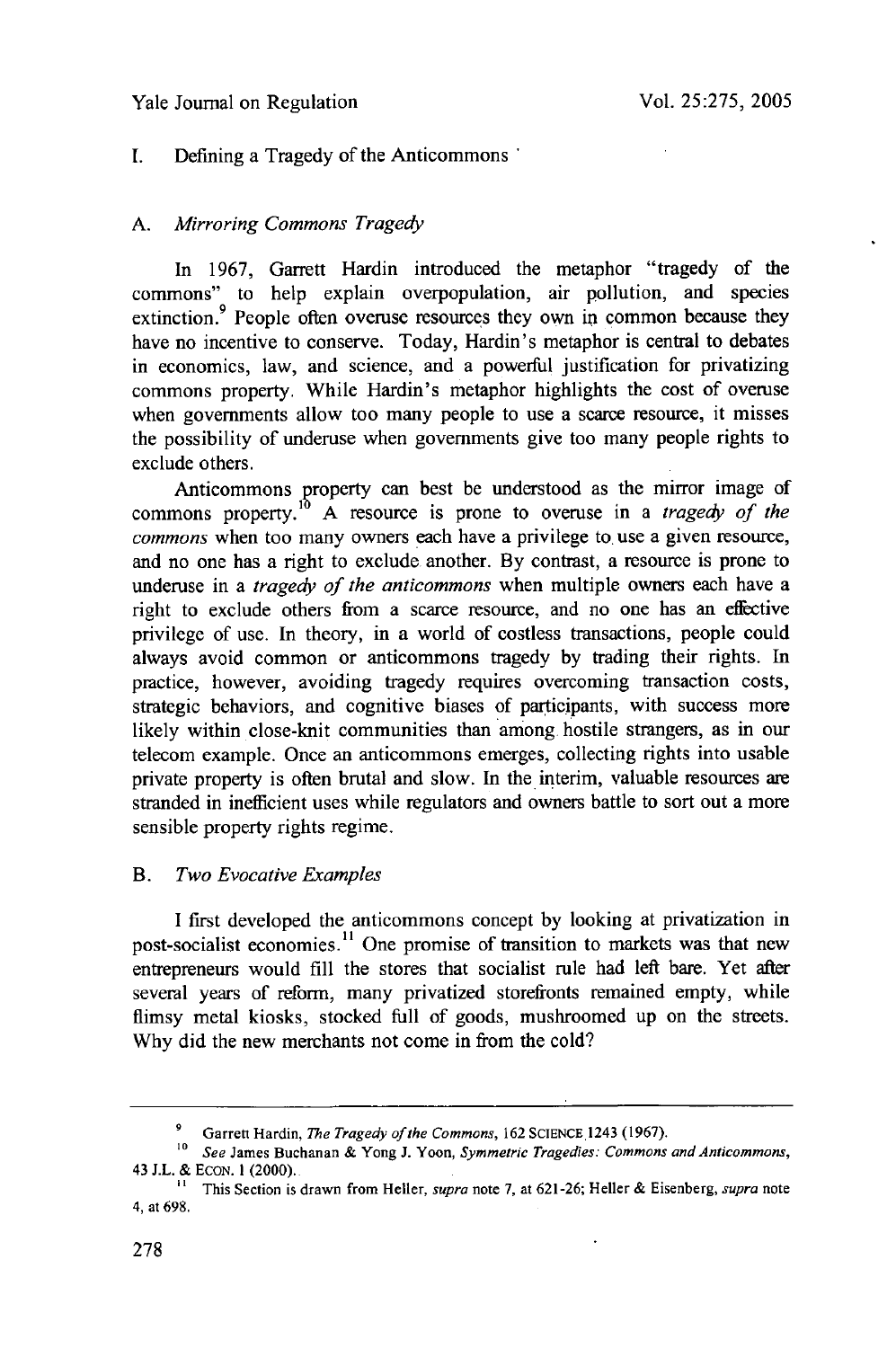When privatizing stores, Russia's leaders had been determined to give socialist managers a stake in reform. So they re-labeled many old socialist interests as private property. One old socialist manager received the "right to sell" a store, a second to "lease" out the same store, a third to "occupy" it, and so on. To open a store, an aspiring merchant had to assemble a bundle of rights.<sup>12</sup> Any one owner could block the deal, and often did. Rather than agree to share the rent, many new owners felt entitled to it all. So leasing stores proved slow and brutal. Hand grenades and drive-by shootings, rather than handshakes and deal-making, sorted out many early conflicts. By contrast, kiosks were a safer bet. To open an illegal kiosk on a sidewalk, an entrepreneur had only to bribe a few local officials and pay a mafia gang for protection.<sup>1</sup>

A second example can be seen in the privatization of upstream biomedical research in the United States.<sup>14</sup> In this setting, privatization takes the form of intellectual property claims to the sorts of research results that, in an earlier era, would have been made freely available in the public domain. In biomedical research, as in post-socialist transition, privatization holds both promises and risks. Patents and other forms of intellectual property protection for upstream discoveries may fortify incentives to undertake risky research projects and could lead to a more equitable distribution of profits across all stages of R&D.

But privatization can go astray when too many owners hold rights in prior discoveries that constitute obstacles to future research. Upstream patent rights, initially offered to help attract further private investment, are increasingly regarded as entitlements by those who do research with public funds. The result has been a spiral of overlapping patent claims in the hands of different owners, reaching ever further upstream in the course of biomedical research. Each upstream patent allows its owner to set up another tollbooth on the road to product development, possibly adding to the cost and slowing the pace of downstream biomedical innovation.'5

 $12 \text{ H}$ 

<sup>&</sup>lt;sup>13</sup> *Id.* at 642-47.

*<sup>14</sup>* See generally Heller **&** Eisenberg, supra note 4.

<sup>&</sup>lt;sup>15</sup> The FTC recently issued a report suggesting the possibility of anticommons tragedy in the biotech area. FED. TRADE COMM'N, To PROMOTE INNOVATION: THE PROPER BALANCE OF COMPETITITON AND PATENT LAW **AND** POLICY (2003). For a skeptical reply, see RICHARD A. EPSTEIN & BRUCE N. KUHLIK, NAVIGATING THE ANTICOMMONS FOR PHARMACEUTICAL PATENTS: STEADY THE COURSE ON HATCH-WAXMAN (Univ. of Chi. Law & Econ. Olin Working Paper No. 209, 2004); **see** also John P. Walsh et al., Working *Through* the Patent Problem, 299 SCIENCE 1021 (2003) (reporting survey findings that respondents did not see patent blockades emerging).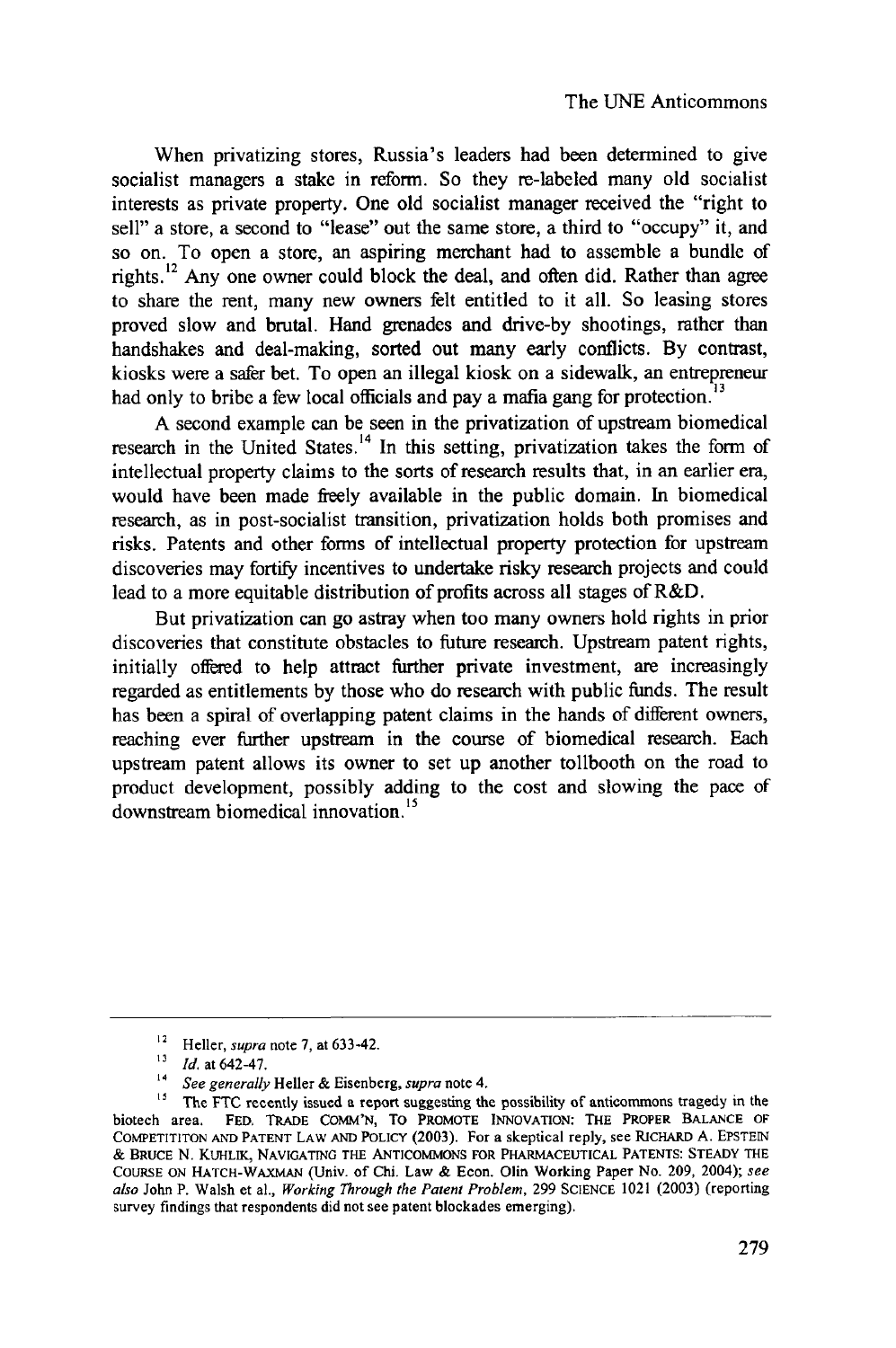#### Yale Journal on Regulation

## II. Anticommons in the Telecom Sector

#### *A.* Early "Successes"

Reforms in the telecom sector parallel the post-socialist transition quite closely. For most of its history, telecom was understood as a natural monopoly, and operated largely within a dense regulatory environment.<sup>16</sup> Similar to their socialist counterparts, federal and state regulators micromanaged rates, returns, and indirectly, the pace and direction of investment and innovation. Privatization of both socialist and telecom sectors has not been a single uni-directional story of success or failure. Paying close attention to the details of property rights created during privatization turns out to matter crucially. For example, in the post-socialist Russian context, housing privatization mostly succeeded quite rapidly because, for the most part, homeowners received the apartments they already occupied, but enterprise privatization was much more fraught because of the more convoluted property rights regime that privatizers imposed.

Similarly, in the telecom sector, privatization has had quite a varied history. Consider "customer premises equipment," that is, the telephone attached to the wall in your home. For decades, telephone customers could not attach their own phones inside their homes, but were limited to the bland choices provided by the phone monopolies.<sup>17</sup> The struggle over innovation here was not technological in any significant way, but largely about regulatory leverage and control,<sup>18</sup> a hallmark of socialist systems as well. Moving this tiny aspect of the telecom world from the regulated to the competitive market took over twenty years, finally culminating in the mid-1970s.<sup>19</sup>

In a sense, creation of competitive markets for "consumer premises equipment" was a success in that a new property rights regime catalyzed creation of a vibrant market without destroying underlying incentives for investment in the sector and without stranding massive investments by the regulated monopolies. But against this success must be counted the direct costs of regulatory battle, along with the indirect costs of consumer welfare lost during a twenty-year period of non-innovation. So, even a successful story of "post-socialist" telecom reform must be given a tempered review.

The recent history of telecom has been one of increasing privatization and competition, along more and more margins of the industry, including wireless, long distance, and information services. Each of these examples though has a

**<sup>16</sup>** The historical material on telecom privatization in this Section is drawn from HUBER **ET** *AL., supra* note 6, at 1-35.

*<sup>&</sup>quot;7 Id.* at **50** ("The Bell tariffs contained various foreign attachment provisions that prohibited any non-Bell System product from being interconnected with Bell's network.").

**<sup>18</sup>** *See, e.g., id.* at **51** (discussing lengthy regulatory battle over telephone interconnections).

*<sup>19</sup> Id.* at 50-53.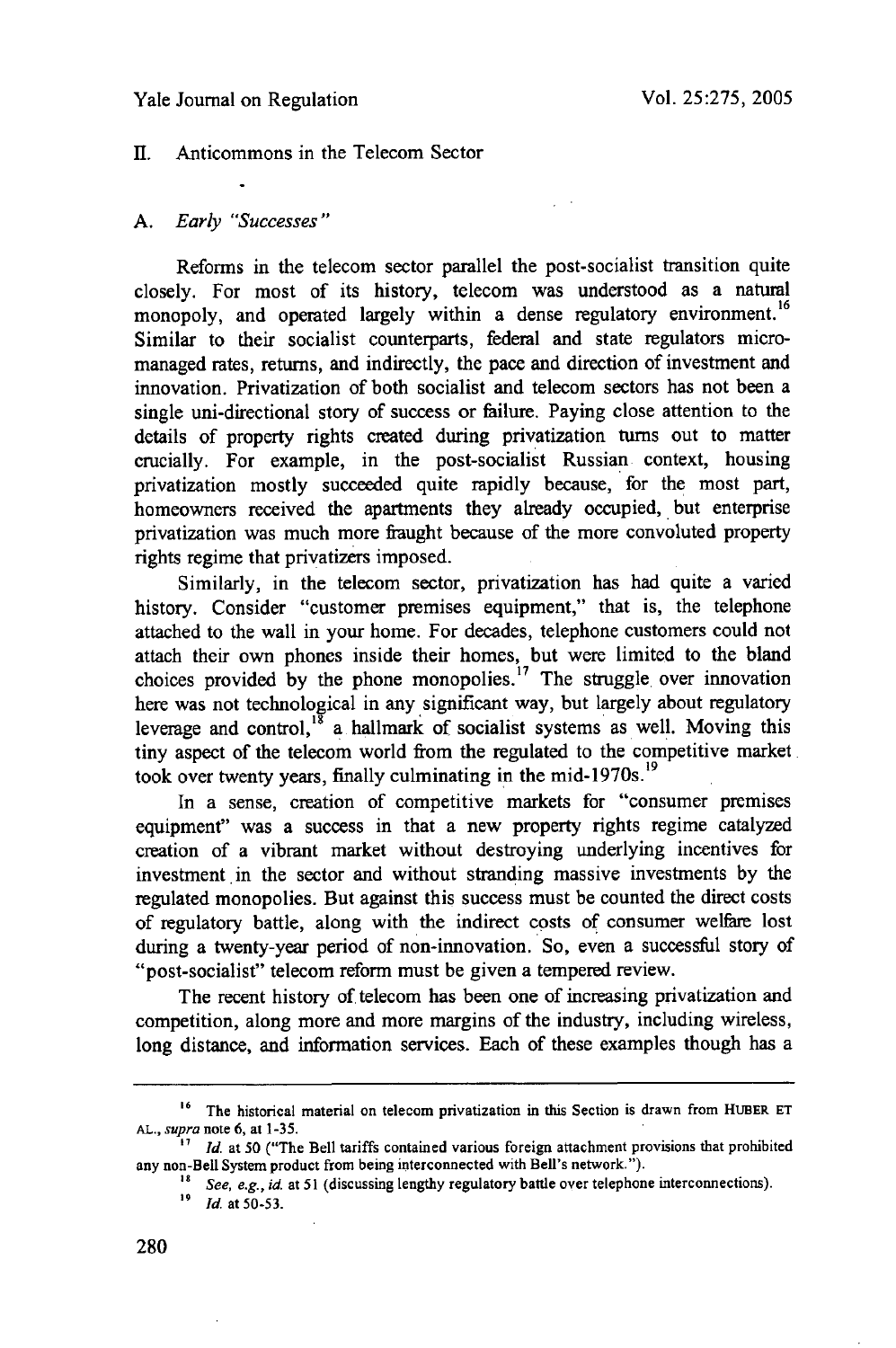structure similar to the battle over consumer premises equipment. Stories of success must be qualified by noting the costs of foregone investment from regulatory delay-the decade or more that these services were technologically feasible, and in place in other countries, but tied up here because of regulation and litigation.

## *B. The UNE Fiasco*

Rapid growth across the privatized segments of the telecom sector likely lulled regulators into a false sense of confidence regarding their ability to design a value-creating property rights structure for local competition. Post-socialist reformers thought the same: just break up state-controlled resources and let the market sort it out. Also, in the biomedical research area, there was an early confidence that the fact of upstream privatization was crucial, but the structure of the private property rights that were being created did not much matter. So, if hotly competitive markets eventually had emerged in wireless or long distance, then surely the same would happen in opening up local competition and spurring investment in new facilities. Congress' 1996 Telecommunications Act reforms instructed the FCC to create competition, but did not give much effective guidance on how to structure and implement that task.<sup>20</sup>

Much has already been written on how the Federal Communications Commission translated the 1996 Act into practice.<sup>21</sup> The goal was to force the incumbent local exchange companies (ILECs) to open up their networks so as to allow new competitive local exchange companies (CLECs) to enter the local telephone market. Because of the huge fixed network investments already in place, it would have been inefficient for CLECs to recreate them from scratch in their entirety, as if building multiple bridges over a small section of the Mississippi River. So, new competitors were thought to need access to some "essential" elements of this existing plant as they ramped up provision of their own facilities-based competition.

More specifically, the FCC preempted state and local regulators, as a way to break down all entry barriers for potential CLECs, and required ILECs to share their existing facilities and services with the newcomers at government-set prices.<sup>22</sup> The preemption part is not a problem. Indeed, stripping away opportunities for regulatory arbitrage and rent-seeking at the state and local levels could be a valuable direction for further reform in the sector. The problems arose in the second prong of the FCC implementation of the 1996 Act, which allowed new competitors to appropriate existing network facilities and services.

<sup>&</sup>lt;sup>20</sup> *Id.* at 80-83 (contrasting Congress' "single sweeping and breathtakingly simple" statutory language with the FCC's complex, heavily litigated attempts to implement that language).

 $\frac{\bar{z}_1}{z_2}$  See generally id. passim.<br><sup>22</sup> *Id.* at 80.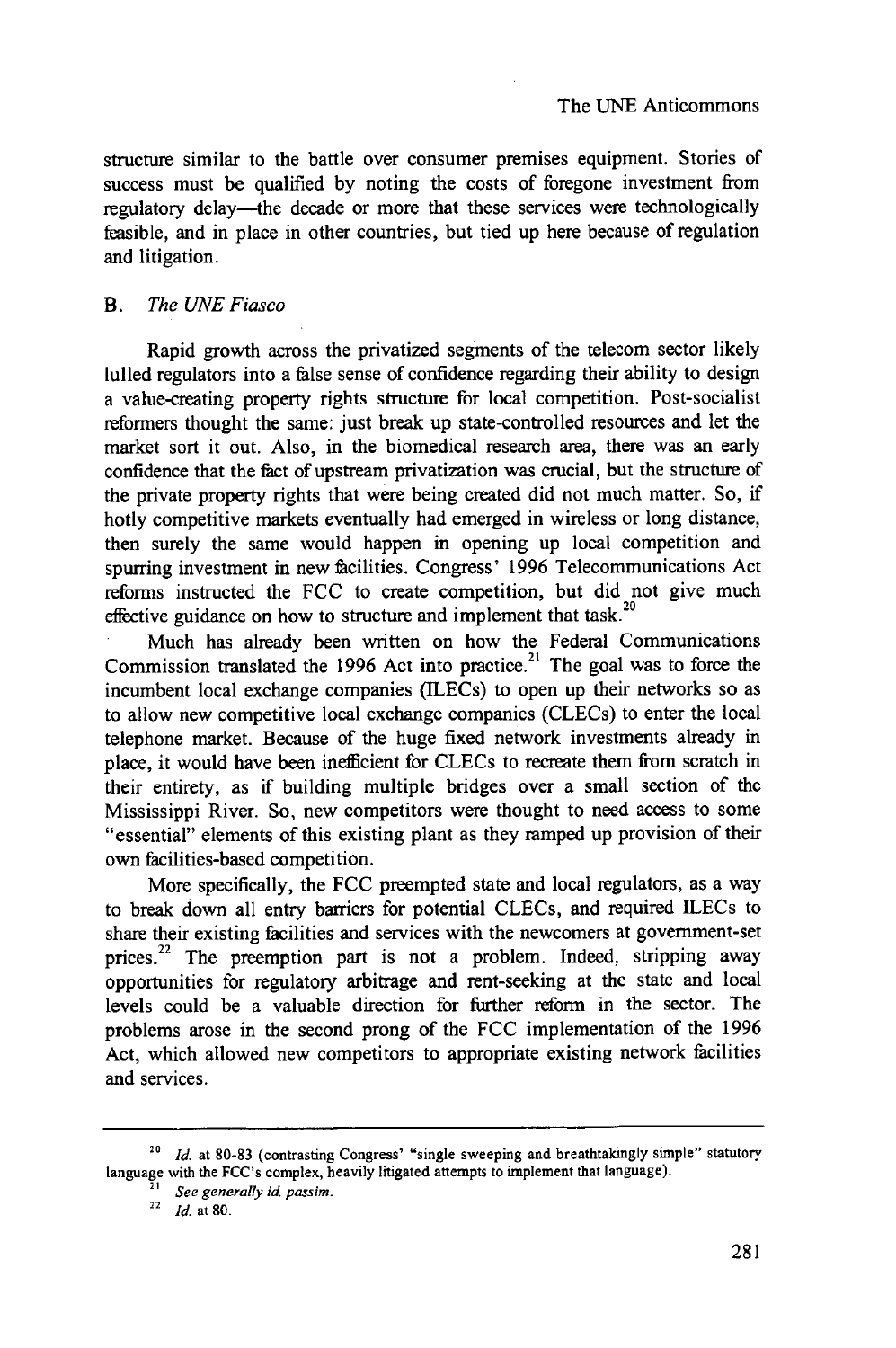In brief, the FCC interpreted the second part of its mandate to require the ILECs to break down their integrated operations into fragments-unbundled network elements (UNEs) including local loops, transport, and switching<sup>23</sup> $$ which would then be available to CLECs for their use in assembling and providing new service. The notion was that CLECs would select the essential features, functions, and capabilities that they needed to combine with their own investments in new facilities to create new networks. Making UNEs available to CLECs was supposed to be a transitional step to creating new firms, new investment, and finally, competitive markets.

But the transition imposed hidden costs. The costs make sense once the structure of property rights is understood. Property rights to use the ILECs' facilities do not consist just in the physical parameters of the fragmented UNEs, but also in the limits on use and transfer that are imposed. In other words, after the FCC forces ILECs to market UNEs, they enter into a spiral of regulation. Breaking up a network into fragments is a costly enough exercise, one that an unregulated market player would be quite unlikely to undertake on its own. But if ILECs did so, they would expect to recoup their investments in the iagmentation process itself as well as pricing the fragments profitably.

Instead of allowing markets to price UNEs, which would be difficult given the forced nature of the exchange, the FCC created an elaborate governmentcontrolled pricing scheme based on a complex and hypothetical notion of costs, the so-called Total Element Long-Run Incremental Cost (TELRIC) methodology.<sup>24</sup> Using TELRIC methodology, UNEs are priced much below the costs that the ILECs actually incurred in providing the facility or service, at a price that does not allow them to recoup their investments in the network, nor account for risk.<sup>25</sup> As anyone who has bought spare parts for a car knows, parts are expensive, and a car built by buying a pile of spare parts would cost a multiple of the assembled new car bought from a dealer. Similarly, one would expect that in a well-functioning market economy, once UNEs are bundled back together into a functional telephone platform, then the total cost might approximate or exceed that already charged by the ILECs for that service. But instead, the bundled price for unbundled elements, the so-called UNE-Platform

**<sup>23</sup>** See *id.* at 5, 114-15; Telecommunications Act of 1996, Pub. L. No. 104-104, § 251(d)(2), 110 Stat. 56, 143; 47 C.F.R. § 51.319(a)-(g).

**<sup>24</sup>**HUBER ET **AL.,** supra note **6,** at **13, 15,** 118-22 (defining TELRIC pricing). On UNE prices by market, see Crandall et al., supra note 2.

**<sup>25</sup>** ROBERT S. PINDYCK, MANDATORY **UNBUNDLING AND** IRREVERSTBLE **INVESTMENT** IN TELECOM NETWORKS 3-4 (Nat'l Bureau of Econ. Res., Working Paper No. 10,287, 2004) (on file with author).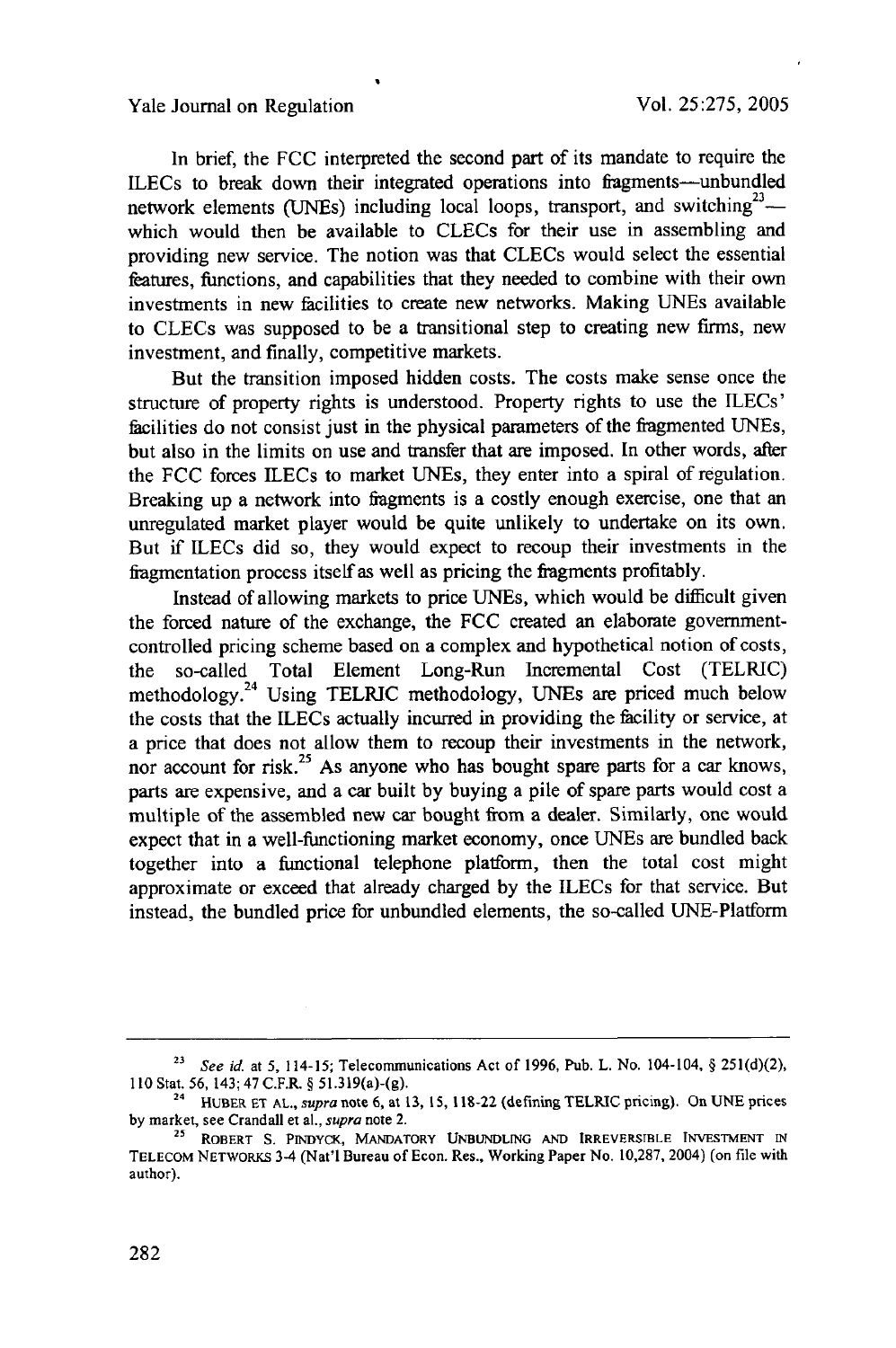(UNE-P), has been priced below simple resale of ILEC phone service.<sup>26</sup> From a market perspective, TELRIC pricing makes little sense.

In addition to fragmenting the physical system and mandating investmentdeterring prices for the resulting elements, the FCC has fragmented final pricing authority and regulatory review among levels of governments.<sup>28</sup> TELRIC pricing would have been complicated enough if the FCC had operated as the sole decision-maker. But, instead the FCC tried to push much of the operation of the government price-setting system down to state and local regulators, exponentially multiplying costs and further fragmenting control and operation of ILEC facilities.<sup>29</sup> Multiple local, state, and federal regulators can create inconsistent regulatory schemes or layers of delay that operate to create a regulatory anticommons—each regulator can slow down or block innovation by an investor, but no one of them can credibly give a green light for large-scale investments.

## *C. The Costs of UNE Fragmentation*

The FCC's goal in fragmenting ILEC networks was to catalyze CLEC investment in facilities-based competition.<sup>31</sup> Not surprisingly, letting newcomers pick out the most valuable pieces of the existing networks for a nominal price did encourage firms to enter. During the past few years, both CLECs and ILECs have responded predictably to the new property rights regime, but not as the regulators had hoped. Instead of more investment and innovation, UNEs and TELRIC have lead to less.<sup>31</sup> Indeed, it appears that the lower a state prices UNEs, the less facilities-based entry appears from CLECs.<sup>32</sup> This bad outcome should not be a surprise. In retrospect, it is puzzling how the FCC could have thought that the particular path to competition that it chose could have worked out differently.

**<sup>26</sup>** *Id.* at 7 (noting resale discounts of 15% to 25% compared with 45% or greater discount when same service purchased through UNE-P); Ingraham & Sidak, supra note 2, at 2.

**<sup>27</sup>** PINDYCK, supra note 25, at 1-4 (arguing that the TELRIC pricing formula is not efficient and that "it discourages investment by both incumbents and new entrants, and over the long run could threaten the breadth and quality of the telecommunications infrastructure in the United States").

<sup>&</sup>lt;sup>28</sup> Letter from Twenty-Two Economists to the President of the United States 2 (Mar. 25, 2004) (on file with author) [hereinafter Economists' Letter] ("[T]he current regime allows state regulators to establish the critical rules, which means there will be 50 different and frequently inconsistent telecommunications policies with which to comply§, rather than just one. The problem is that uncertainty deters investment."); HUBER ET AL., *supra* note 6, at 90-91 (noting that more than 6000 agreements have been reached between ILECs and CLECs and submitted to state regulatory commissions for review under the 1996 Act).

*<sup>29</sup> See* Economists' Letter, *supra* note 28, at 2; Adam Thierer, *Was the UNE Triennial Review Worth the Wait?* 58 TECIAKNOWLEDGE (Sept. 15, 2003), athttp://www.cato.org/tech/tk/030915-tk.html.

*<sup>31</sup> See* Economists' Letter, *supra* note 28, at 2; Diane Katz, *Telecom Victory,* NAT'L REV., Mar. 3, 2004, *available at http://www.nationalreview.com/script/printpage.asp?ref=/comment/katz* 200403030946.arp. **<sup>32</sup>**James Eisner & Dale E. Lehman, Regulatory Behavior and Competitive Entry, June 28,

<sup>2001,</sup> at 3 (draft on file with author) (finding that "states with lower **UNE** prices have less facilitiesbased entry").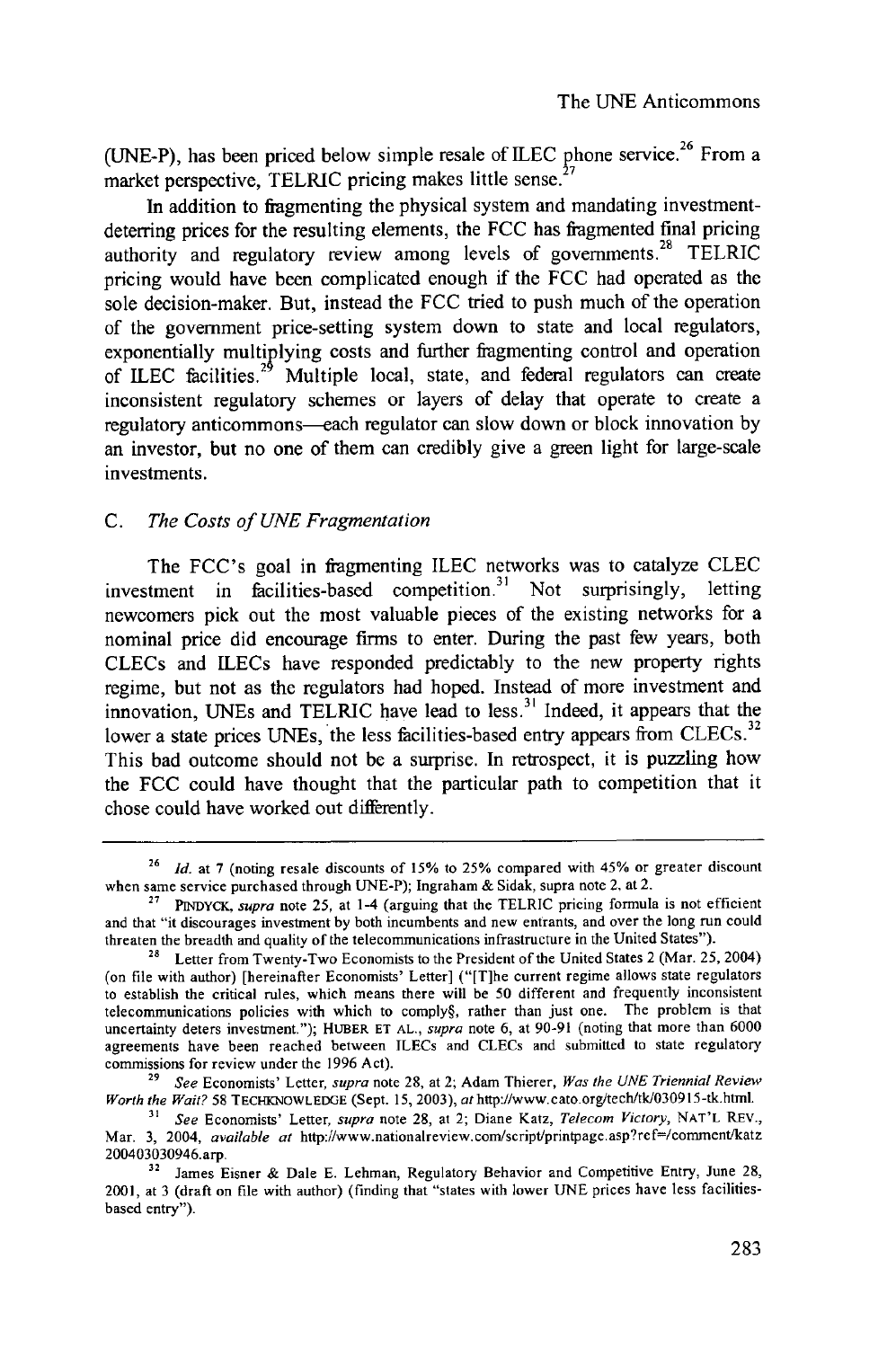## **1.** CLECs and Facilities-Based Investment

One aspect of the UNE anticommons tragedy appears in how CLECs **are** operating. CLECs have not bothered with much original investment in new facilities because they have been able to acquire unfettered use of existing facilities at nominal prices and with little risk. CLECs discovered that they could build their service by cannibalizing the most profitable elements available from the ILECs. Instead of creating competitors that could expand the pie, the current regime just fragmented the existing pieces in such a way that no competitor had a strong incentive to invest.<sup>33</sup> In sum, one aspect of anticommons tragedy is that increasing the number of poorly incentivized CLECs has meant deterring facilities-based investment by anyone. Why take a chance building your own facilities or services when you can use the most valuable pieces of someone else's business and back out of the deal with no penalty if you so choose?

Another aspect of the telecom anticommons is that the existing property rights regime has oriented CLECs towards regulatory arbitrage rather than market-based competition. These new companies' survival relies on regulators' favorable decisions on UNE availability and TELRIC rates.<sup>34</sup> It becomes worthwhile--even decisive--to invest in influencing those regulatory decisions. But the companies have little incentive to invest in the facilities themselves, in part because they can see how vulnerable hard assets are to expropriation, and in part because they have gained little experience with investing in physical assets.

Going forward, many CLECs are not well positioned to undertake the next generation of investment. They have not had to learn how to build and maintain extensive networks and facilities, nor have they had to compete at market rather than TELRIC prices. These companies are not likely to be major investors or innovators in broadband, nor substantial competitors for cable or satellite providers of high-speed telecom services.

## 2. ILECs and the Legacy Facilities

A second aspect of UNE anticommons tragedy results from how ILECs have responded to the new property rights structure. As an initial matter, ILECs have reduced investment in their legacy facilities--defined as the ILEC facilities that already existed at the passage of the 1996 Telecommunications Act. Why? Because the ILECs know that competitors can simply pick off the

**<sup>33</sup>** Arrow et al., *supra* note 3, at **23** ("Entry based on UNE-P and resale of ILEC services enhances competition only for marketing, customer service, and related functions, unless it facilitates the transition to facilities-based competition. If CLECs can purchase unbundled network elements indefinitely, it could discourage investment in facilities by both ILECs and CLECs.").<br><sup>34</sup> Ingraham & Sidak, *supra* note 2, at 2 (noting rapid stock price shifts for CLECs and ILECs

in response to potential FCC revisions to UNE-P access at TELRIC pricing).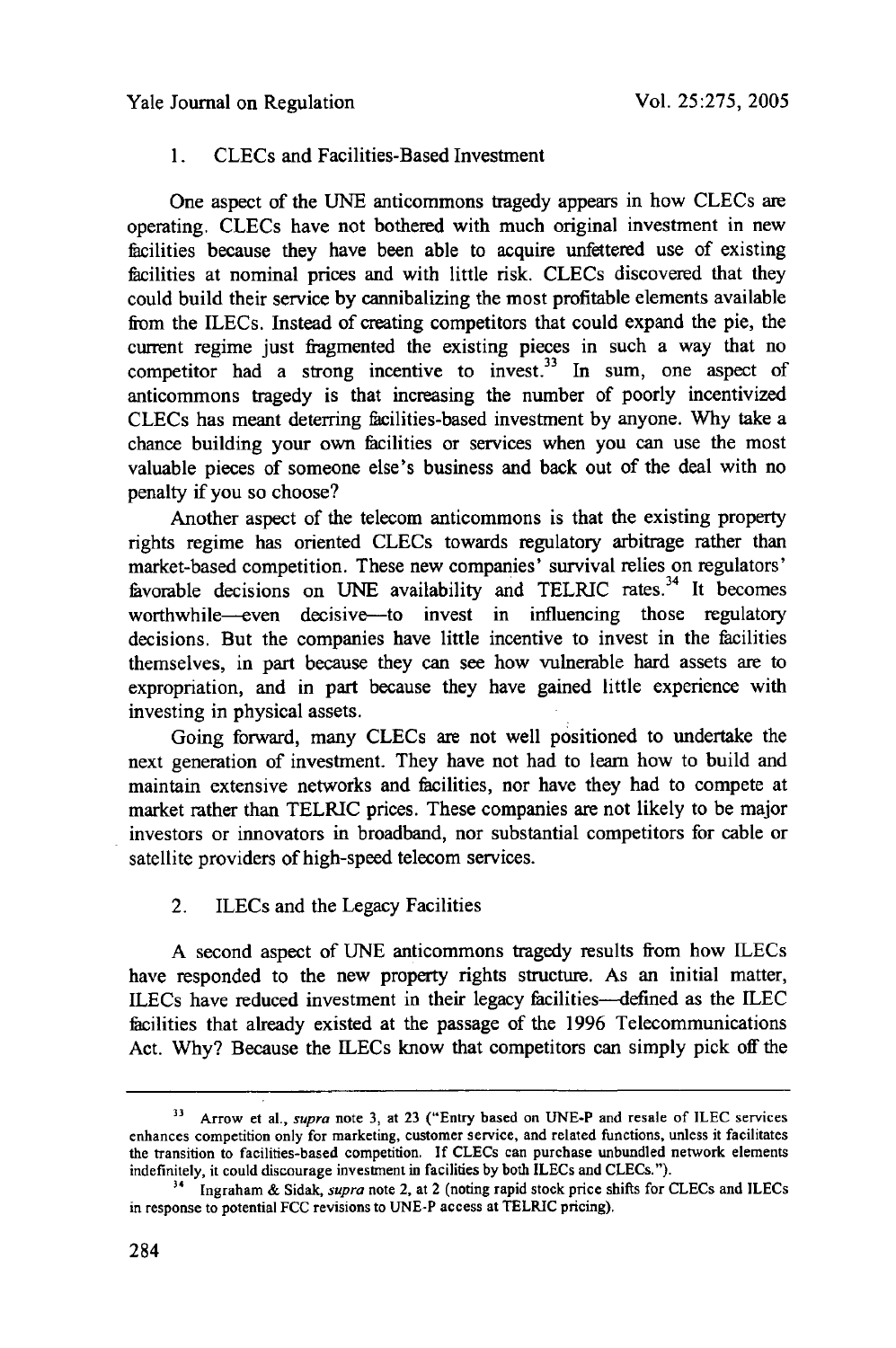most successful investments and leave them with the failures. If CLECs can appropriate a substantial share of the gains of new investment in the legacy network, ILECs will cut back in investing.<sup>35</sup>

Had the FCC decided that the legacy of existing networks and infrastructure were of little value and could be run down to jumpstart something new, then UNE fragmentation and the confiscatory TELRIC pricing system might have made some sense (even if it would not have been fair to ILEC investors). But the legacy system has substantial value in its own right, so that wasting it through fragmentation and disinvestment may impose a large social cost.

Second, along with deterring investment, implementing the UNE and TELRIC system has been expensive, imposing administrative costs that appear to be a deadweight loss. The ILECs have had to divert substantial resources away from productive uses to manage instead this new regulatory regime. Each of the thousands of interconnection agreements runs to thousands of pages. Millions of performance metrics have to be collected and presented monthly to federal and state regulators. Databases have to be created. Prices for every UNE have to be calculated and fought over. Overall, the cost of operating the system drains substantial resources and diverts management attention from prospective investments to backward-looking and defensive strategies. Given that the UNE and TELRIC system do not appear to have created entrepreneurial CLECs, the costs associated with the system seem hard to justify.

Third, the UNE system forces ILECs to orient themselves towards regulators rather than next-generation market competitors, such as cable or satellite. So much of the ILECs' fortunes are tied up in managing and extending their legacy investments that they cannot just write them off. The existing networks provide the cash flow and credibility that back the ILECs' ability to secure credit for future investments. To protect these investments, the ILECs follow the CLECs into an expensive and escalating rent-seeking posture. When regulators force hostile parties to share scarce resources, the unsurprising result is endless and expensive litigation and lobbying. Together, these costs can easily consume a substantial percentage of the resources that would otherwise be available for productive investment or innovation.

In sum, regarding legacy facilities, a cost of the UNE anticommons include lowered ILEC investment, dissipation of revenues in administration and compliance, and diversion of management resources to rent-seeking. ILECs are progressively disabled even in managing the legacy resources under their  $control$ .

**<sup>35</sup>**Gilder, *supra* note **1.**

**<sup>37</sup>**Arrow et al., *supra* note **3,** at **13** ("It is our view that the unbundling requirements that the FCC has imposed **...** generally threaten further technological gains **by** adversely affecting ILECs' and CLECs' incentives to invest in providing new services and upgrading their networks. This, in turn, could harm consumer welfare.").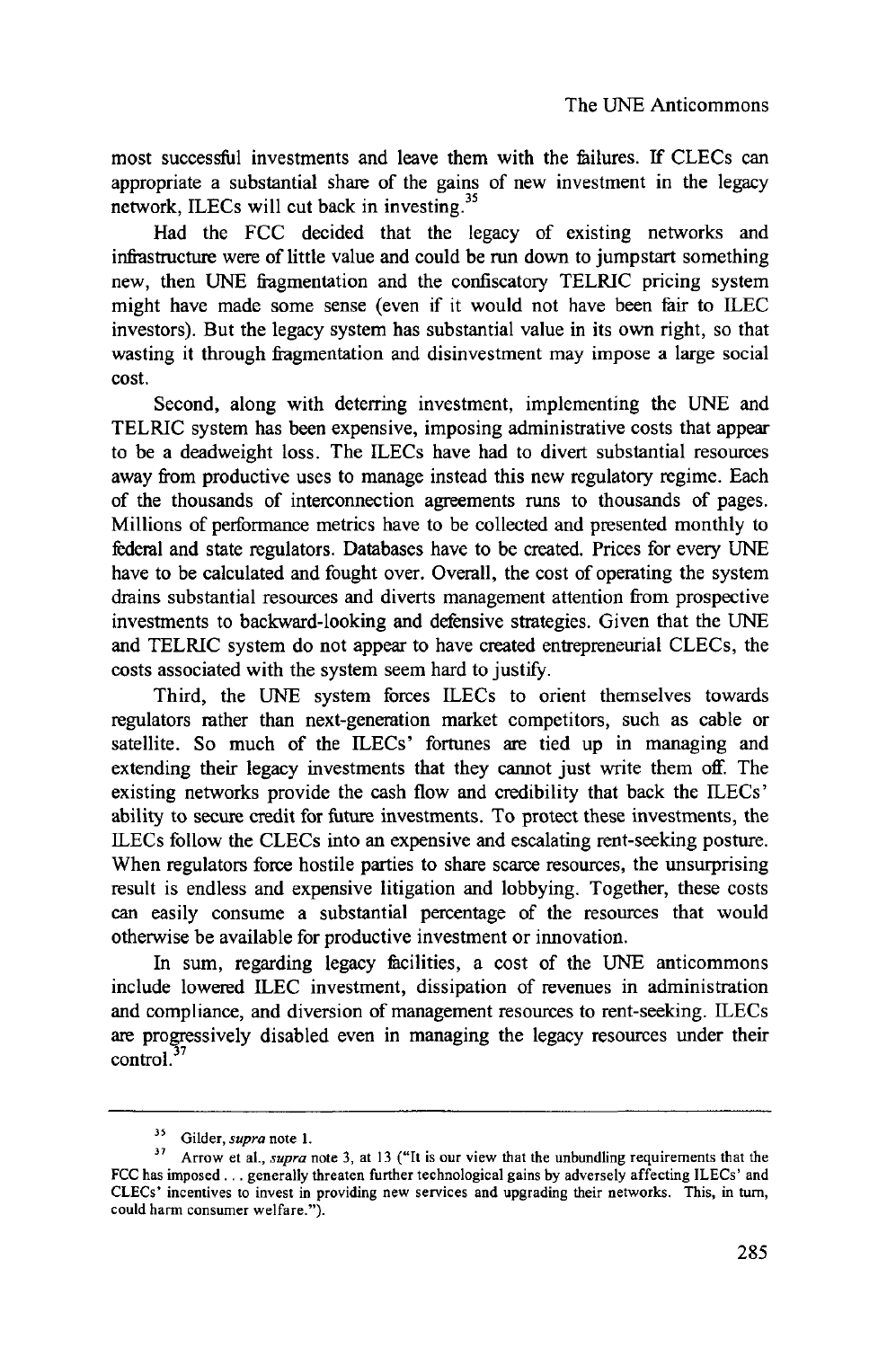#### Yale Journal on Regulation

#### 3. ILECs and New Investment

The UNE anticommons imposes a final set of costs in terms of ILEC investment in next generation telecom technology, such as high speed optic fiber, also known as broadband. The FCC has attempted to deal separately with construction of this next stage **by** not including new broadband fiber as an element subject to unbundling.38 In other words, the FCC seems to have hoped that ILECs would treat existing facilities as sunk costs from a heavily-regulated past, while new facilities would be created in a competitive market. But this separation of new broadband fiber from already-existing slow copper wire, also called "narrow-band," proves partial and artificial.

First, the most valuable initial sites for broadband tend to be the densest urban areas, what are called overbuild or "brownfield" areas. For these areas, the FCC's exemption for broadband does not apply.<sup>39</sup> ILECs are again forced to share control over fiber under certain circumstances and up to certain levels so that the FCC is diluting the positive incentives it had hoped to create regarding prospective investment. While it may sound easy to partition discrete portions of new broadband fiber, it is costly to do so. To paraphrase Robert Ellickson, a guard dog can easily patrol the boundaries of private property, keeping outsiders off. But if people have the right to come onto land for some purposes and not others, then the cheap mechanism of a guard dog will not serve.<sup>40</sup> Policing shared use—especially when the sharing is forced by regulators on unwilling owners—is far more expensive than patrolling borders.

Further, creeping regulatory action in cutting edge technology can be demoralizing for potential investors. The unwillingness that comes from demoralization is a social cost, as Frank Michelman taught in his discussion of regulatory takings law.<sup>41</sup> The FCC's cavalier attitude about compensation for CLECs' use of legacy facilities, evidenced by the TELRIC standards, could demoralize ILECs and their potential investors and creditors going forward. The alternative to demoralization would be fully compensatory pricing for network elements, what Michelman called settlement costs, that is paying the ILECs more or less market value prices for use of their networks.

Broadband requires an enormous up-front investment, one that must be recouped over many years. How does one evaluate the soundness of a broadband investment if there is a non-trivial chance that the FCC will at some

<sup>&</sup>lt;sup>38</sup> FCC Triennial Review Order, 2003 (lifting unbundling requirements for much new broadband to encourage ILECs to invest in this area), *quoted in* Jay Lefkowitz, *What the FCC Can Do for the* Economy, 9 **WKLY. STANDARD 19** (2004), *available at* http://www.weeklystandard.com/Content Pubtic/Articles/000/000/003/618ydyfg. asp.

**<sup>39</sup>***See* Gilder, *supra* note **1** (arguing that "the emancipation of broadband must cover all broadband, not just 'green field' projects or 'new fiber' or wireless in the high microwave bands"); Lefkowitz, *supra* note 38.<br><sup>40</sup> Robert C. Ellickson, *Property in Land*, 102 YALE L.J. 1315, 1382 (1993).

**<sup>4&#</sup>x27;** Frank I. Michelman, *Property, Utility, and Fairness: Comments on the Ethical Foundations of"Just Compensation" Law,* 80 HARv. L. REv. 1165 (1967).